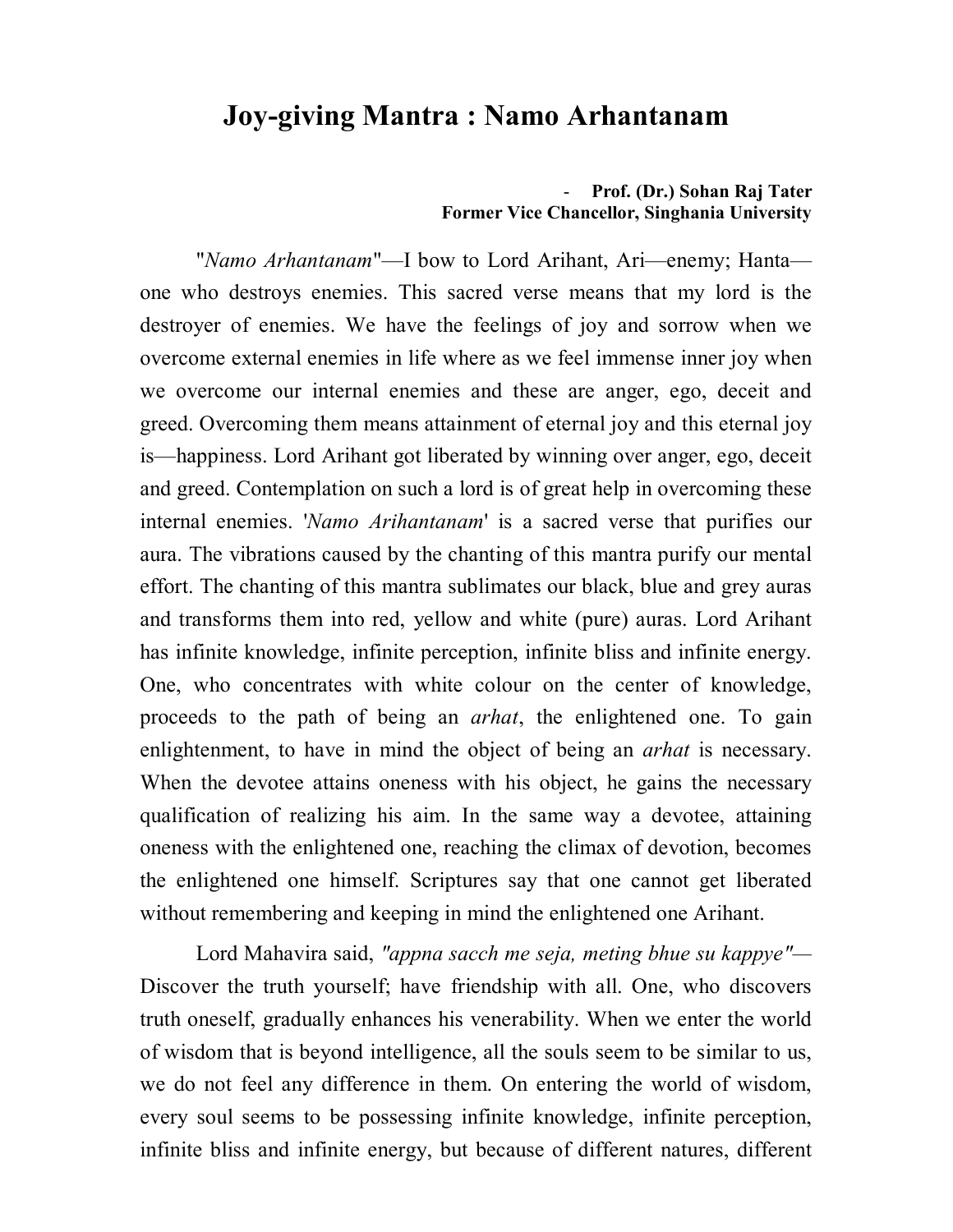situations, different intensity and because of beings covered with eight karmas, the development of every soul is different. All the eight karmas obstruct the power of soul. Some of these karmas are auspicious and some are inauspicious, but to become an enlightened one, one has to go beyond both of them and attain a totally pure stage of Non-karma at which there are no auspicious or inauspicious karmas. Jainacharyas have regarded merits as fetters of gold and demerits as fetters of iron. Both of them are fetters and to attain liberation, it is necessary to destroy both the kinds of fetter i.e. merits and demerits. The state of liberation is the state of joy. The mantra 'Namo Arhantanam' destroys the shackles of both merits and demerits. 'Namo Arhantanam,' the first stanza of the mantra fulfills all the objects. Attainment of eternal joy is an achievement in itself.

Jain philosophy is a philosophy of soul. Lord Mahavira said, "Soul is eternal, soul is the doer of karmas and soul is the enjoyer of karmas. One can get rid of karmas and riddance from all the karmas is the stage of salvation." One, who has faith in this teaching of Lord Mahavira, attains right faith. This right faith is the first step towards self-development.

One, who assimilates this mantra, takes it to heart, attains right faith. Chanting of this mantra can solve all the problems of the word. If one tries to go into the depth of this mantra to discover the infinite modes hidden in the each and every word of this mantra, one can discover the truth that this mantra is the giver of eternal joy. '*Namo Arhantanam*' is true, benevolent and beautiful. It is the combination of truth, the feeling of doing well to others and beauty. One, who concentrates on this mantra, certainly attains perfection. For the realization of the fruition of devotion, one must develop this feeling in one's heart. A devotee must concentrate one the white stripe, shining on the center of knowledge and think of the mantra '*Namo Arahantanam*,' and feel that white atoms are entering the body with breathing and the whole body has been filled with white atoms. White colour is a symbol of pure aura. The soul, who thus develops this feeling with the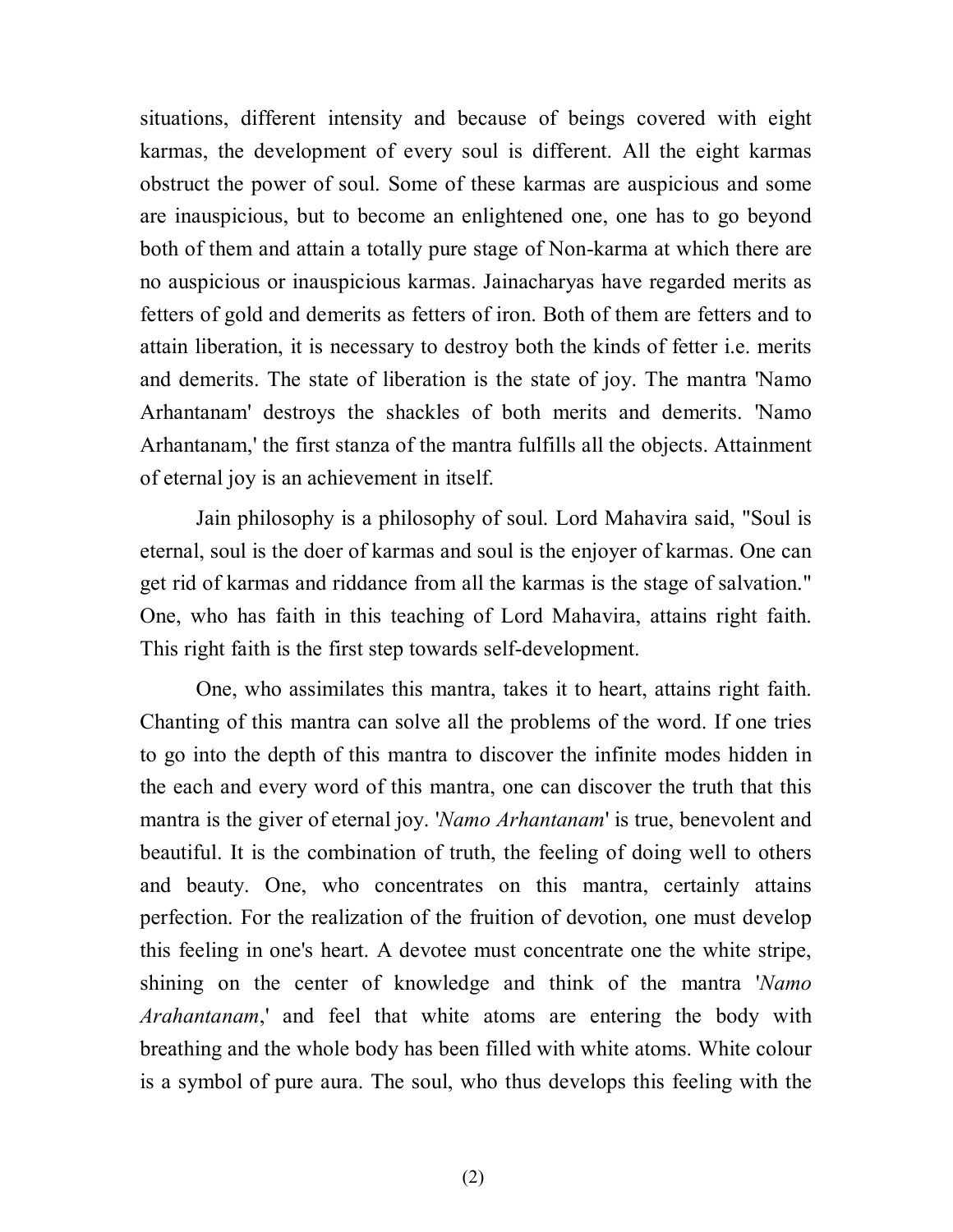help of the shining white stripe, gradually precedes to the path of becoming an enlightened one itself.

Before starting his sermon, Acharyashri Mahapragya pronounces the mantra '*Namo Arhantanam*' thrice. By this pronunciation, he fills his soul with the essence of this mantra. The sermon that is preached after being filled with this volition comes out of transcendental consciousness. It becomes effective and impressive because he himself develops this volition and that is why he is able to arouse the pleasant feelings of truth, beauty and benevolence in the hearts of his audience. His speech simply charms the public. The flow of knowledge, coming directly out of transcendental consciousness fills the listeners with immense joy. They are simply bewitched. This is the glaring example of the wonderful power of the mantra '*Namo Arhantanam*.' By uttering this mantra whole-heartedly, many people have attained salvation and many more will attain salvation in the future as well.

Lord Arihant establishes a four-fold order, the constituents of which are—monks, nuns, and male and female votaries. The *Teerthankars*, before attaining omniscience, are self-compassionate, who think of the development of only their souls. But after becoming *Teerthankars*, they grow compassionate to others. The word '*pranukampi*' means to think of the welfare of others. It can be explained like this—the mantra '*Namo Arihantanam*' transforms one who thinks only of one's welfare into someone who thinks of the well being of others as well. Such a person thinks of the welfare of each and every being. The sphere of his compassion broadens such a person does no harm to any beings, he develops friendship with all the beings. He develops a feeling of community consciousness.

The mantra '*Namo Arhantanam*' is an ideal of life. All the works of a person, who chants this mantra early in the morning on rising, are completed without any disturbance. Such a person endears himself to all.

This mantra prevents diseases, destroys sorrow and gives joy. One, who chants it, gets the fruits immediately. The presiding deities of the